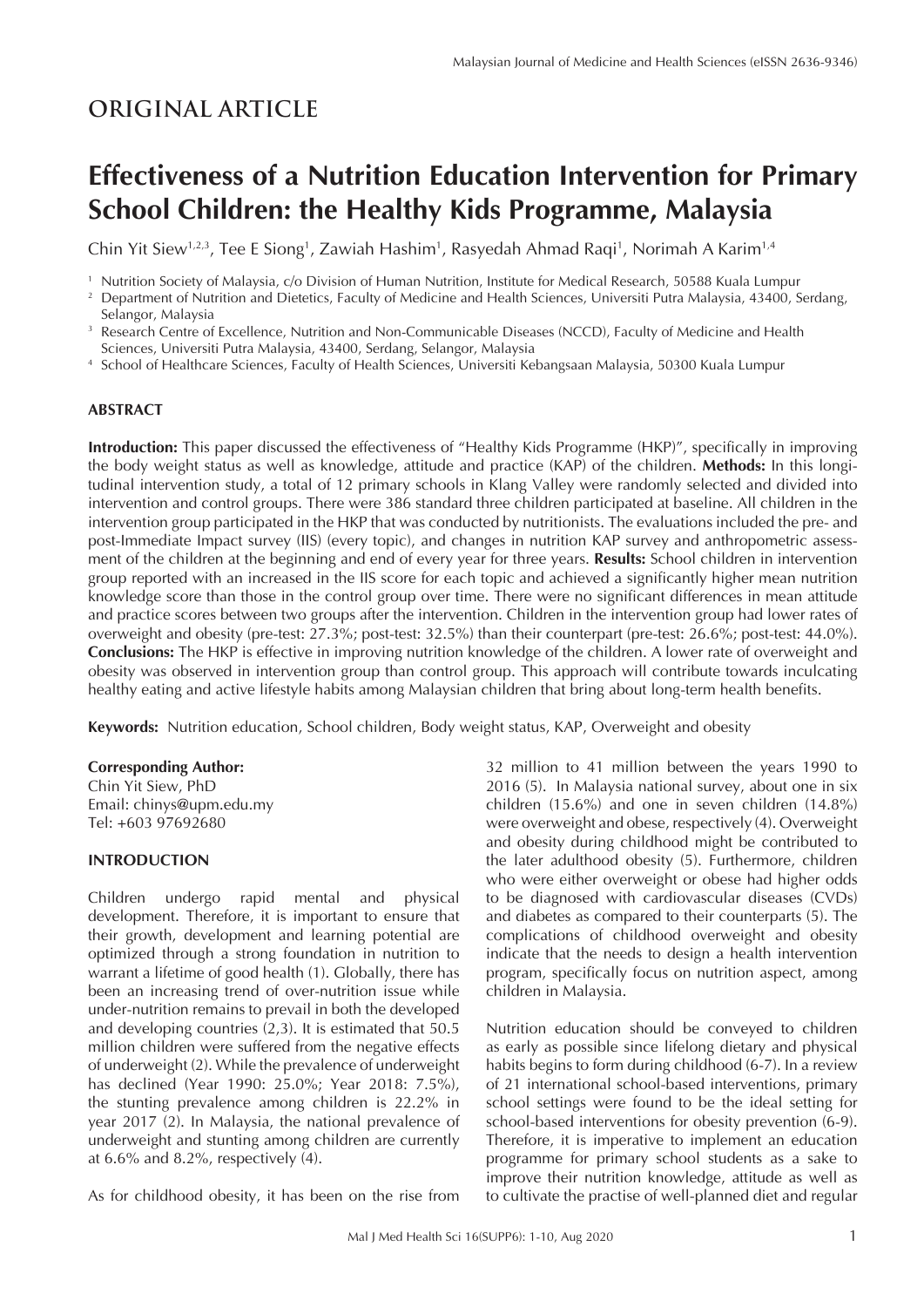physical activity among school children.

Past researches have shown the success of educationbased intervention programs among children in preventing and treating obesity (9-15). These interventions introduced nutrition education in improving dietary habits into the curriculum and modifying inactive behaviours. The effectiveness of the intervention programs is apparent through the reduction of body weight and inactive behaviours such as television viewing; meanwhile, high physical activity level as well as increment of fruits and vegetable intake (8,14,16-18). In Philippines, Dorado et al. (10) organised an education-based intervention to alter children's nutrition knowledge, attitude and behaviour (KAB) among 200 school children. The intervention increased the children's KAB in the intervention group as compared to the control group. In Malaysia, reductions in weight gain, as well as an increase in physical activity and quality of life, were observed among a total of 107 obese children aged from 7 to 11 years old who follows the interventions in changing sedentary behaviours and increasing physical activity (19).

Although topics related to nutrition and health have been incorporated in the school syllabus (20), it may not be systematically taught in all schools. This is probably due to the lack of appropriate educational tools for teachers to use, and lack of confidence among the teachers in imparting proper nutrition knowledge to the children. However, with the suitable learning tools and educational packages, it may increase the school children's knowledge, attitude and practice in nutrition and health (9,20).

Recognising the lack of a systematically designed nutrition education programme and the urgency need of a primary prevention programme in promoting healthy eating and physical activity, a 3-year Healthy Kids Programme (HKP) was developed to improve nutrition knowledge and promote regular physical activity among primary school children. In this paper, the results of evaluating the effectiveness of the 3-year HKP education module that we developed in improving the knowledge, attitude and practice (KAP) and body weight of the school children are reported.

## **MATERIALS AND METHODS**

## **Study design and population**

The study was a longitudinal intervention study, conducted over 3 years (2011 – 2013). The ethics to conduct the study was obtained from the Research Ethics Committee of Universiti Kebangsaan Malaysia (UKMREC) (NN-136-2015). Approval for data collection in school was permitted by the Ministry of Education, Malaysia. Students from twelve randomly selected national primary schools in Klang Valley, Malaysia participated in the current study. Of twelve randomly

selected primary schools, six of them were in the intervention group, and the remaining six schools were in the control group. Each school allocated one class from Standard 3 to participate in this study. Children whose parents consented were recruited into the study. Children with chronic diseases, physical disability, hearing and learning difficulty were excluded. While 500 children were invited to participate in this study (250 intervention, 250 control), a total of 386 of them agreed to participate (207 intervention, 179 control) at baseline of the study in year 2011 (Year 1). These children were followed up as they entered Standard 4 (Year 2) and Standard 5 (Year 3).

## **Development of Nutrition Education Package for HKP**

A nutrition education package was developed for HKP. It is simple, interactive and user-friendly for both trained facilitators and teachers to be used in implementing HKP among primary school children. The HKP educational package comprises three educational modules and several supportive educational materials. The four main aspects covered in the education modules were health awareness, nutrition, physical activity and hygiene, with a total of six topics for each module. A set of supporting educational materials such as engagement games, educational PowerPoint presentations, worksheets, goal cards and parent leaflets, were developed specifically for each topic, respectively.

The 'fun while learning' concept was emphasised and imparted in the HKP nutrition education package in order to engage and interact with the children during the learning process. Fun interactive activities, such as "act and guess", "role-play", "quiz", and "detective games", were developed for each module to make the nutrition learning process fun and engaging. Nutrition messages were delivered in simple language using PowerPoint presentations and supported with images to educate the children on specific nutrition topics. Worksheets were developed to reinforce the nutrition messages, and goal cards were designed to help the children to monitor their eating habits and lifestyle. Parents were given pamphlets to inform them of what their children have learnt. Parents would know ways to help their children to apply the knowledge learnt into daily practice.

Table I shows the 18 topics of the three modules that had been carried out throughout the three years, including a recap of all the topics in the final session. The modules were specifically designed so that there was an increasing dexterity in the topics as the children moved from standard 3 to standard 5. The first year module (Year 1) emphasised on general aspects of healthy eating, physical activity and personal hygiene. In the second year module (Year 2), the topics focused on the roles of food groups in the food guide pyramid as well as the physical activity pyramid that focused on the types of physical activity. In the module for the final year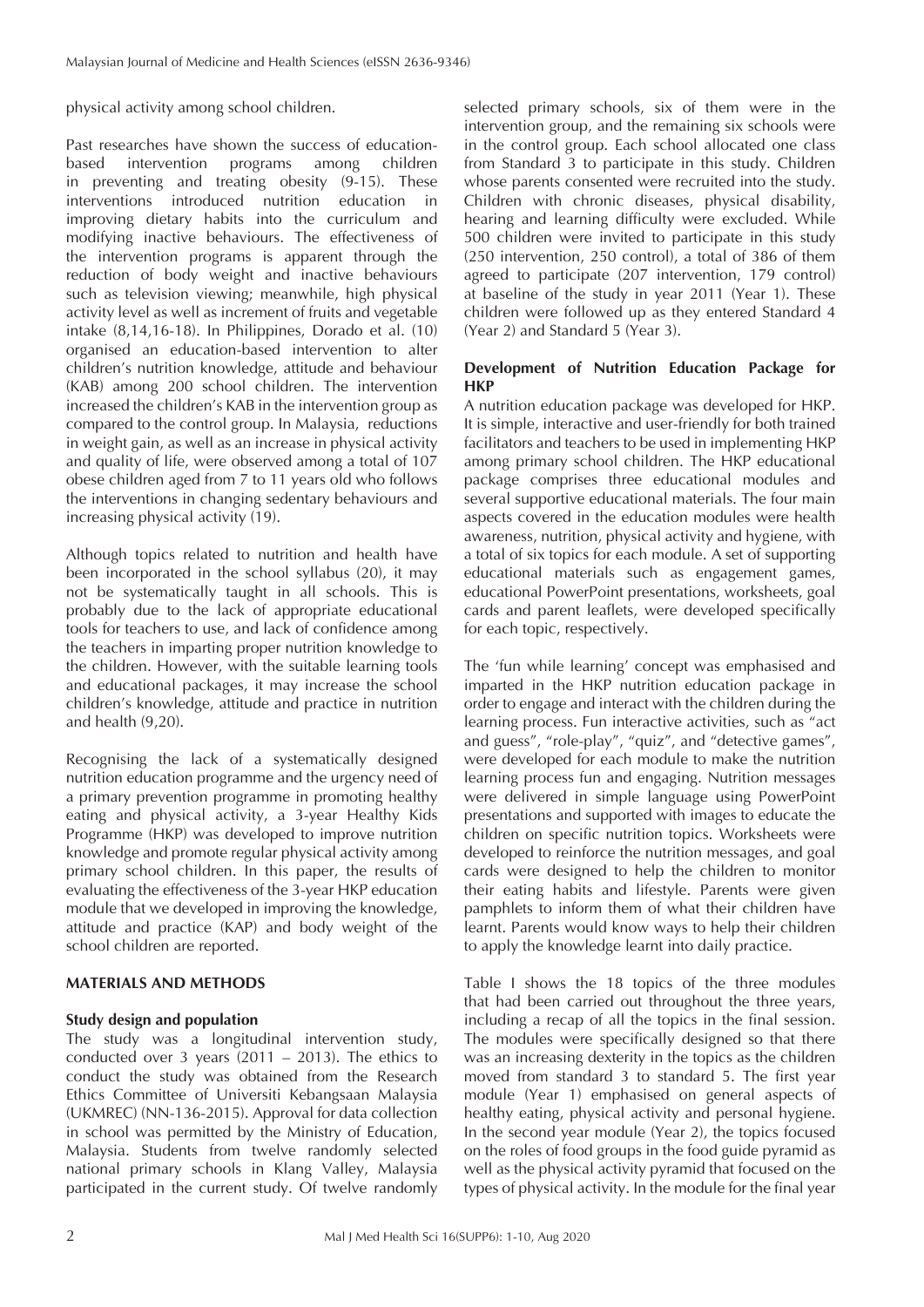| Modules              | <b>Aspects</b>       | <b>Topics</b>                                                |
|----------------------|----------------------|--------------------------------------------------------------|
| <b>Year 1 Module</b> | Health<br>awareness  | <b>Healthy Habits</b>                                        |
|                      | Nutrition            | Food Pyramid                                                 |
|                      | Nutrition            | Eating Regular Meals                                         |
|                      | Nutrition            | Choosing Healthier Meals                                     |
|                      | Physical<br>activity | Be Physically Active Everyday                                |
|                      | Hygiene              | Personal Hygiene                                             |
| Year 2 Module        | Nutrition            | Cereals and Cereal Products for Energy                       |
|                      | Nutrition            | Fruits and Vegetables for Health                             |
|                      | Nutrition            | Grow Stronger with Protein Food                              |
|                      | Nutrition            | Limit Fat, Sugar and Salt                                    |
|                      | Physical<br>activity | Let's Exercise and Participate in Sport                      |
|                      | Hygiene              | Prepare and Consume Clean and Safe<br>Food & Beverages (F&B) |
| <b>Year 3 Module</b> | Nutrition            | Healthy Cooking Methods                                      |
|                      | Nutrition            | Read Food Labels and Choose Wisely                           |
|                      | Nutrition            | Eating Out Healthily                                         |
|                      | Nutrition            | Nutrient Imbalance and Its<br>Implications                   |
|                      | Physical<br>activity | Increase Strength and Flexibility                            |
|                      | Recap                | Recap of 3 Years Topics                                      |

**Table I: Topics for modules of Healthy Kids Programme (HKP) throughout the three years**

of intervention (Year 3), topics were on the application of healthy eating in the daily life of children, as well as ways to enhance their muscle strength and flexibility.

#### **Implementation of HKP**

Trained nutritionists delivered the intervention sessions based on the modules of the HKP. These trained nutritionists conducted the intervention sessions six times a year to the school children in the intervention group. Each intervention session took about an hour to complete. It was carried out in the classroom during the Physical Education/music or co-curriculum sessions, depending on the schools' allocation. Before starting the session, the nutritionists would refresh the previous topic by going through the worksheet or goal card. Then, children would engaged in a short interactive activity that was related to the topic. After that, the nutritionists summarised the key messages of the topic using Power-Point presentations. At the end of the session, the nutritionists would disseminate and brief on the worksheet and goal card to the children as their homework. Parents leaflet on key learning notes was also distributed to the children to be shared with their parents to encourage for home practices. On the other hand, no nutrition education intervention was provided for those children in the control group during the study period.

#### **Evaluation of HKP**

The effectiveness of the nutrition education modules was evaluated through the pre- and post- Immediate

Impact survey (IIS), and changes in KAP survey as well as nutritional status assessment of the respondents at the beginning of the school year and end of the school year.

#### *Pre- and post-Immediate Impact Surveys (IIS)*

Pre- and post- immediate impact surveys (IIS) were conducted during each educational session, except for topic 6 in Year 3 that was a recap session for all topics over three years. The pre- and post-IIS were conducted before the engagement activity session and after the educational PowerPoint session, respectively. Both pre-IIS's and post-IIS's questions were similar, but the sequence of the questions was different. The questionnaire consisted of five items related to each of the respective module topics. The children were required to answer whether the statements were true or false. Each correct was allocated as 1 point, while an incorrect was allocated as 0 point. An increase in IIS score indicates a better understanding of the particular module topic among the children.

#### *Nutrition KAP Questionnaire*

A set of Nutrition KAP Questionnaire, which aimed to reflect the nutritional issues and concerns among school children, was designed and pre-tested by the researchers prior to the nutrition intervention program. The researchers reviewed the components for suitability, relevance and accuracy. Changes were made according to the suggestions from the researchers, school teachers and students. The questionnaire was pre-tested among 137 standard three children (9 years old). The finalised questionnaire consisted of 26 knowledge, 10 attitude and 10 practice items. Internal consistency of the items was determined through Cronbach's alpha coefficient (Knowledge=0.46, Attitude=0.53, Practices=0.54).

Four different options were provided for each of the nutrition knowledge items. A single point was allocated for each correct answer, otherwise, 0 point was allocated. Each attitude item was measured on a 3-point Likert scale, whereby "agree" was given 2 points; "less agree" and "disagree" were given 1 and 0 point, respectively. The practice items were evaluated on a 5-point frequency scale, ranging from "almost every day" to "never". Five points were allocated to "almost every day", four points for "2-3 times a week", 3 points for "once a week", 2 points for "2-3 times a month" and 0 point for "never". The total nutrition KAP scores were computed and converted into percentages (%), respectively. The nutrition KAP scores were further computed into 3 categories based on tertiles, namely low (0 – 33.33%), moderate (33.34 – 66.66%) and high (66.67 – 100%) categories, indicating the level of nutrition KAP performance. Low nutrition KAP score indicated poor nutrition KAP performance, followed by moderate KAP score which indicated moderate nutrition KAP performance, and high KAP score was considered as good nutrition KAP performance.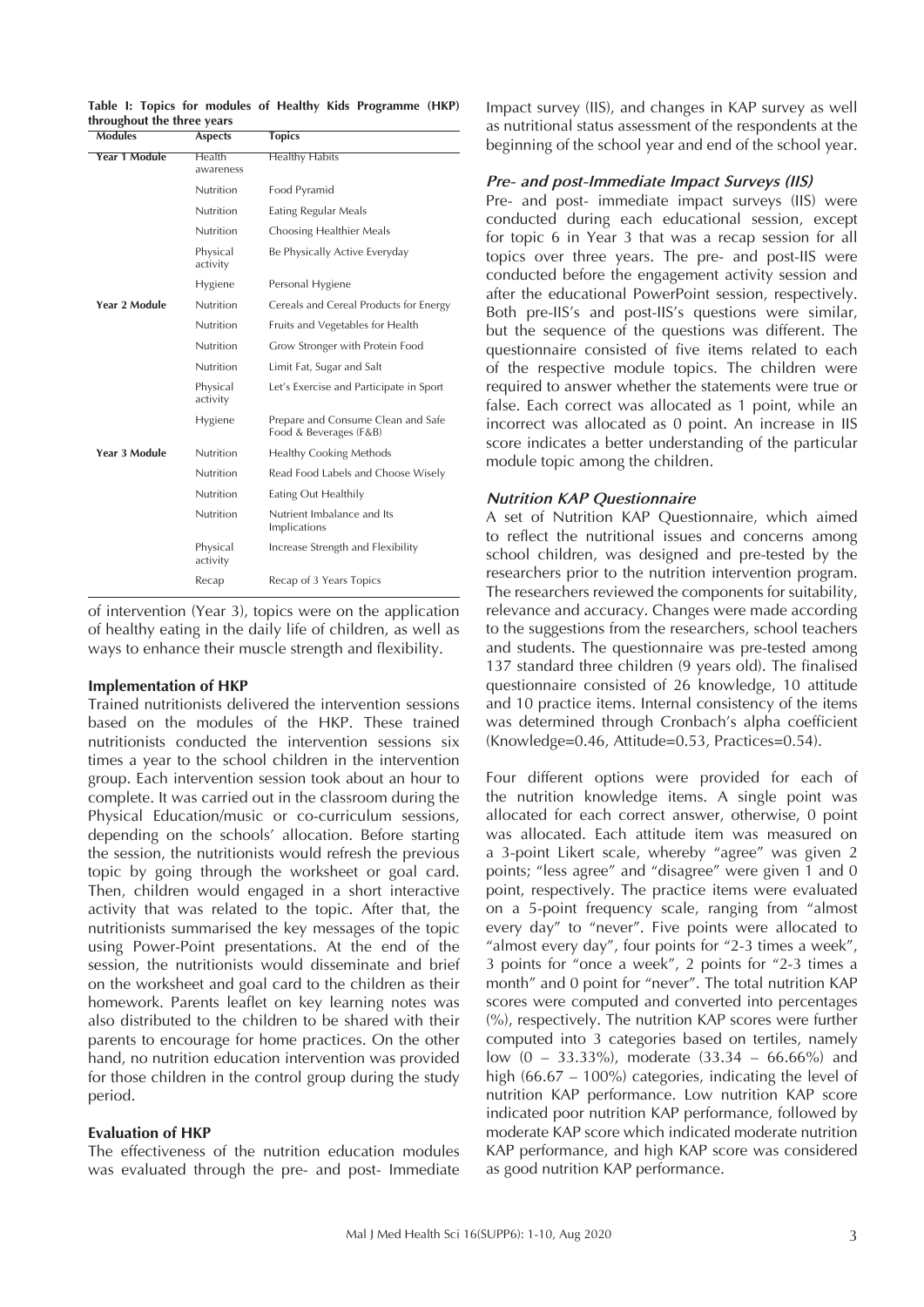A set of the KAP questionnaire was distributed to all school children at baseline (Year 1 of intervention). Nutrition education sessions were provided in every two to three weeks for the intervention group's school children., but not for the control group. The similar KAP questionnaire was administered by the children in both groups at the end of Year 1. The whole process was repeated in year 2 and 3.

#### *Anthropometric measurements*

Children in both intervention and control groups were measured for their body weight and height to the nearest 0.1 kg and 0.1 cm using SECA digital weighing scale and SECA stadiometer, respectively, during the start of the study and year-end of Year 1, 2 and 3. Each measurement was recorded for two times, and the z scores for heightfor-age (HAZ) and BMI-for-age (BAZ) were generated based on the average value of each measurement. HAZ and BAZ were generated using WHO AnthroPlus and compared to the WHO Child Growth Reference (3).

#### **Data analysis**

Statistical software of SPSS version 15 was used to analyse all data in the present study. Non-parametric statistics were used when the data were not normally distributed. Mann-Whitney U test was used to compare the numerical data such as baseline age, parent's income, anthropometric variables and KAP scores between intervention and control groups. Wilcoxon test was applied to compare anthropometric variables and KAP scores within the group. The comparison of categorical data was determined using the Chi-square test. McNemar test was used to determine the difference in the BMI status within the same group before and after the intervention program. The differences in the intervention group's KAP scores over the three years intervention period in comparison with the control group were determined using the Repeated-Measure ANOVA test. The p-value of 0.05 was considered as the level of significance.

#### **RESULTS**

#### **Socio-demographic characteristics of subjects**

While a total of 386 children (207 intervention, 179 control) were recruited during the baseline study, 152 (77 intervention, 75 control) (39.3%) completed the 3-year study. There were no significant differences in terms of socio-demographic characteristics between the two groups. Majority of the school children in both groups were Malay (Intervention: 85.7%; Control: 89.3%;  $\chi^2$  = 4.220, p = 0.239), girls (Intervention: 57.1%; Control: 58.7%;  $\chi^2$  = 0.036, p = 0.849), with a mean age of 8.9±0.3 years. As for the occupation of the parents, fathers of both groups were mainly in technical or sales and service field (Intervention: 50.6%; Control: 46.7%;  $\chi^2$  = 5.197, p = 0.158), while mothers of both groups were mainly housewives (Intervention: 59.7%; Control: 52.0%;  $\chi^2$  = 5.814, p = 0.213).

#### **Immediate Impact Surveys (IIS)**

Children in the intervention group completed a total of 17 IIS before and after each education session over the three years (Table II). The mean IIS score in the intervention group increased after completing each education session. For instance, the children showed a better understanding of the food pyramid levels (Year 2), food labels, eating out practices and physical activity level (Year 3), especially for topic 5 on strength and flexibility (Year 3), whereby a mean difference of +19.3 was seen in the post-IIS mean score. Overall, the module topics taught in Year 2 and Year 3 showed greater improvements as compared to topics in Year 1.

#### **Table II: Mean pre-IIS and post-IIS scores**

| Module Topics                                                 | Pre-IIS<br>Mean (SD) | Post-IIS<br>Mean (SD) | Mean<br><b>Difference</b> |
|---------------------------------------------------------------|----------------------|-----------------------|---------------------------|
| Year 1<br>Healthy Habits (n=204)                              | 88.0 (12.6)          | 94.4 (10.4)           | $6.4***$                  |
| Food Pyramid (n=205)                                          | 78.1 (20.1)          | 82.7 (20.5)           | $4.6***$                  |
| Eating Regular Meals (n=202)                                  | 80.4 (13.9)          | 86.6 (18.2)           | $6.2***$                  |
| Choosing Healthier Meals (n=190)                              | 77.3 (20.7)          | 79.2 (20.0)           | 1.9                       |
| Be Active Everyday (n=187)                                    | 88.2 (14.8)          | 96.5(9.6)             | $8.3***$                  |
| Personal Hygiene (n=194)                                      | 87.7 (13.4)          | 89.2 (14.9)           | $1.5*$                    |
| Year 2<br>Cereals and Cereal Products for Energy<br>$(n=182)$ | 85.6 (19.8)          | 87.4 (17.0)           | 1.8                       |
| Fruits and Vegetables for Health (n=170)                      | 77.5 (15.1)          | 90.8 (13.6)           | $13.3***$                 |
| Grow Stronger with Protein Food (n=165)                       | 64.7 (17.8)          | 80.5 (14.7)           | $15.8***$                 |
| Limit Fat, Sugar and Salt (n=167)                             | 61.8(15.3)           | 80.0 (18.9)           | $18.2***$                 |
| Let's Exercise and Participate in Sport<br>$(n=157)$          | 85.9 (16.3)          | 88.5 (13.8)           | 2.7                       |
| Prepare and Consume Clean and Safe<br>$F&B(n=155)$            | 92.1 (18.2)          | 93.3 (12.7)           | 1.2                       |
| Year 3<br>Healthy Cooking Methods (n=139)                     | 83.5 (15.7)          | 90.9 (15.1)           | $7.4***$                  |
| Read Food Labels and Choose Wisely<br>$(n=129)$               | 76.0 (16.8)          | 90.5(12.1)            | $14.5***$                 |
| Eating Out Healthily (n=136)                                  | 86.5 (14.1)          | 98.8 (2.2)            | $12.3***$                 |
| Nutrient Imbalance and Its Implications<br>$(n=130)$          | 85.9 (13.8)          | 96.6(5.8)             | $10.7***$                 |
| Increase Strength and Flexibility (n=134)                     | 67.3(16.2)           | 86.6 (14.0)           | $19.3***$                 |

Note: "There was significant difference between pre-IIS and post-IIS within intervention group (Wilcoxon test) at \* p < 0.05; \*\*\* p < 0.001.

## **Nutrition Knowledge, Attitude and Practices (KAP)**

As shown in Table III, there was consistent and significant increment in the mean knowledge score in intervention group than control group over the 3 years (p<0.05). No significant changes in the mean attitude score for both groups over time (p=0.504). On the other hand, both intervention and control groups had significant increased in the mean practice score at T5 as compared to T0 (p<0.05), yet the changes were not significantly different between groups over time (p=0.066).

As for nutrition KAP categories, there was a large proportion of the intervention children who had improved their nutrition knowledge, with increased score of more than 50% (Table IV). The percentage of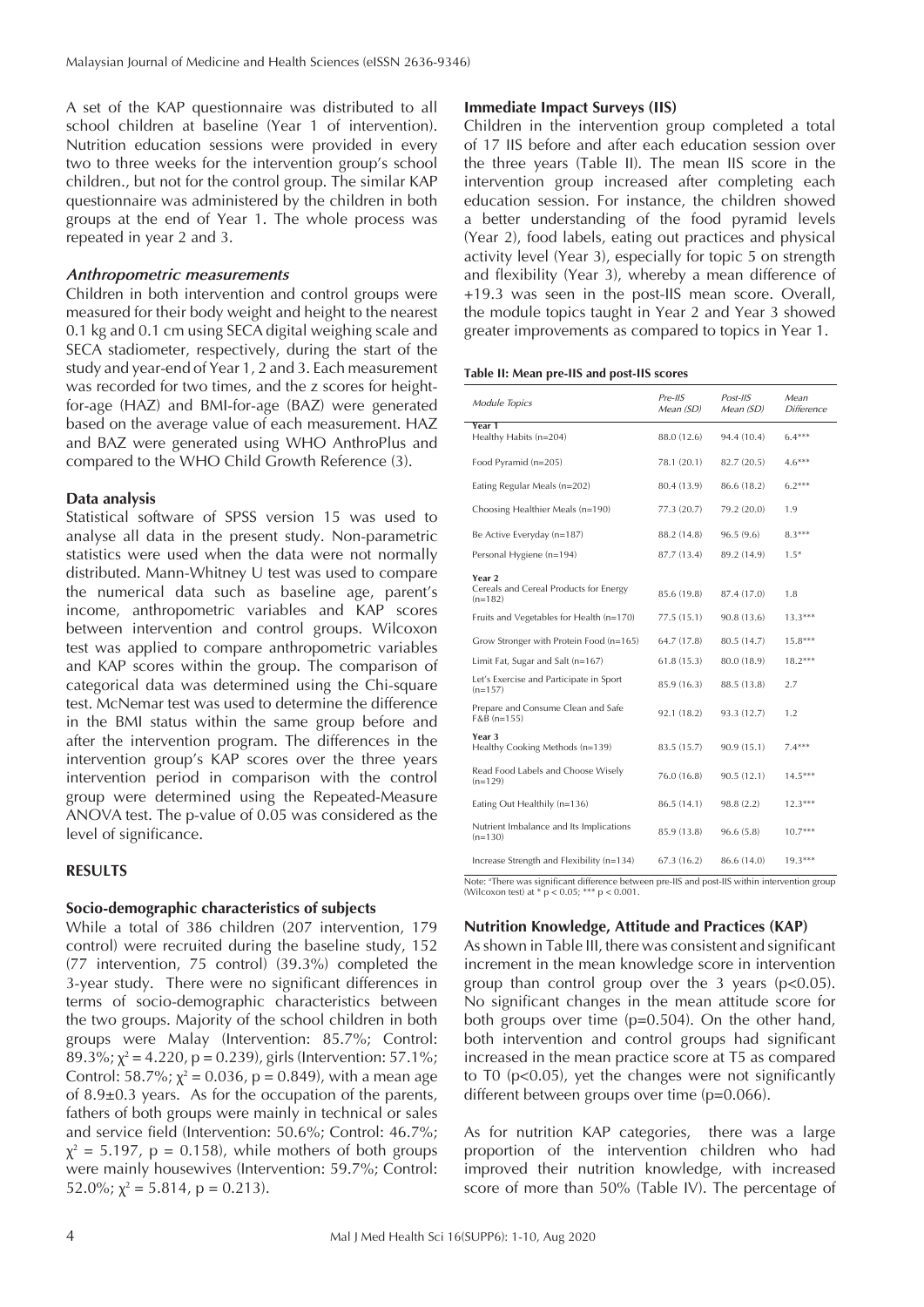|  |  |  |  | Table III: Mean KAP scores, between groupdifferences and changes in KAP scores for intervention and control groups |  |  |  |  |  |  |  |  |
|--|--|--|--|--------------------------------------------------------------------------------------------------------------------|--|--|--|--|--|--|--|--|
|--|--|--|--|--------------------------------------------------------------------------------------------------------------------|--|--|--|--|--|--|--|--|

|                 | Intervention | Control<br>$(n=75)$ |                      | Changes in KAP scores as compared to T5 |                          |                           |                      |  |
|-----------------|--------------|---------------------|----------------------|-----------------------------------------|--------------------------|---------------------------|----------------------|--|
| Variable        | $(n=77)$     |                     | p-value <sup>a</sup> | Mean difference (95% CI)                |                          |                           | p-value <sup>c</sup> |  |
|                 | Mean (SD)    | Mean (SD)           |                      |                                         | p-value <sup>b</sup>     | Mean difference (95% CI)  |                      |  |
| Knowledge       |              |                     |                      |                                         |                          |                           |                      |  |
| T <sub>0</sub>  | 55.6 (9.9)   | 53.9 (11.6)         |                      | 23.0 (17.4, 28.5)                       | $0.0001*$                | 12.5(7.5, 17.6)           | $0.0001*$            |  |
| T1              | 62.2(10.7)   | 54.9 (11.8)         |                      | 16.4(11.5, 21.3)                        | $0.0001*$                | 11.5(7.6, 15.5)           | $0.0001*$            |  |
| T <sub>2</sub>  | 66.4 (13.2)  | 62.6 (12.9)         | $0.0001*$            | 12.2(7.4, 17.1)                         | $0.0001*$                | $3.8(-0.04, 7.7)$         | 0.055                |  |
| T <sub>3</sub>  | 71.3(15.3)   | 64.0 (15.0)         |                      | 7.3(2.2, 12.4)                          | $0.001*$                 | $2.5(-1.7, 6.6)$          | 1.000                |  |
| T <sub>4</sub>  | 73.0 (14.4)  | 66.3(14.2)          |                      | 5.6(0.9, 10.3)                          | $0.006*$                 | $0.2$ ( $-3.6$ , $4.0$ )  | 1.000                |  |
| T <sub>5</sub>  | 78.6 (14.6)  | 66.5 (13.0)         |                      |                                         |                          |                           |                      |  |
| <b>Attitude</b> |              |                     |                      |                                         |                          |                           |                      |  |
| T <sub>0</sub>  | 80.9 (13.2)  | 76.1(16.3)          |                      | $-4.5$ $(-10.9, 1.9)$                   | 0.540                    | $0.7$ ( $-7.0$ , $8.4$ )  | 1.000                |  |
| T1              | 80.5 (15.0)  | 80.6 (15.6)         |                      | $-4.2$ $(-10.6, 2.3)$                   | 0.836                    | $-3.9$ $(-10.9, 3.2)$     | 1.000                |  |
| T <sub>2</sub>  | 78.9 (16.4)  | 77.5 (14.7)         | 0.504                | $-2.5$ $(-9.5, 4.4)$                    | 1.000                    | $-0.8$ $(-7.5, 5.9)$      | 1.000                |  |
| T <sub>3</sub>  | 80.6 (12.3)  | 77.9 (15.7)         |                      | $-4.2$ ( $-9.0, 0.5$ )                  | 0.132                    | $-1.2$ ( $-7.1$ , $4.7$ ) | 1.000                |  |
| T <sub>4</sub>  | 77.3 (13.8)  | 77.4 (14.6)         |                      | $-1.0$ $(-5.6, 3.7)$                    | 1.000                    | $-0.7$ $(-6.4, 5.1)$      | 1.000                |  |
| T <sub>5</sub>  | 76.4 (14.4)  | 76.7 (15.6)         |                      |                                         |                          |                           |                      |  |
| Practice        |              |                     |                      |                                         |                          |                           |                      |  |
| T <sub>0</sub>  | 72.8(8.1)    | 68.4 (9.7)          |                      | 4.6(1.1, 8.2)                           | $0.002*$                 | 9.0(5.0, 13.0)            | $0.0001*$            |  |
| T <sub>1</sub>  | 78.1(9.3)    | 74.7 (10.1)         |                      | $-0.7$ $(-4.3, 2.9)$                    | 1.000                    | $2.7(-1.2, 6.6)$          | 0.565                |  |
| T <sub>2</sub>  | 76.5(9.3)    | 76.1(8.0)           | 0.066                | $0.9$ ( $-2.5$ , $4.3$ )                | 1.000                    | $1.3$ (-2.0, 4.7)         | 1.000                |  |
| T <sub>3</sub>  | 76.7(7.6)    | 75.4(8.5)           |                      | $0.7(-1.7, 3.1)$                        | 1.000                    | $1.9(-1.2, 5.1)$          | 0.939                |  |
| T <sub>4</sub>  | 76.6(8.2)    | 76.6 (8.9)          |                      | $0.8(-1.5, 3.2)$                        | 1.000                    | $0.8(-1.9, 3.5)$          | 1.000                |  |
| T <sub>5</sub>  | 77.4(8.1)    | 77.4(8.4)           |                      |                                         | $\overline{\phantom{a}}$ |                           |                      |  |

Note: T0: Early of Year 1, T1: End of Year 1, T2: Early of Year 2, T3: End of Year 2, T4: Early of Year 3, T5: End of Year 3 a Comparison of KAP scores between intervention group and control group over time

**b** Changes in KAP scores for intervention group c Changes in KAP scores for control group

\*indicates significant differences (p<0.05)

| Table IV: KAP score categories of intervention and control group at pre- and post-test |  |  |  |
|----------------------------------------------------------------------------------------|--|--|--|
|                                                                                        |  |  |  |

| <b>Characteristics</b> | <b>Intervention</b><br>$(n=77)$          | Control $(n=75)$                                |          | Intervention (n=77)                     | Control $(n=75)$                        | p-value   |  |
|------------------------|------------------------------------------|-------------------------------------------------|----------|-----------------------------------------|-----------------------------------------|-----------|--|
|                        | Pre-test<br>(Early of Year 1)<br>$n$ (%) | <b>Pre-test</b><br>(Early of Year 1)<br>$n$ (%) | p- value | Post-test<br>(End of Year 3)<br>$n$ (%) | Post-test<br>(End of Year 3)<br>$n$ (%) |           |  |
| Knowledge score        |                                          |                                                 |          |                                         |                                         |           |  |
| Low                    | 0(0.0)                                   | 2(2.7)                                          | 0.332    | 2(2.2)                                  | 0(0.0)                                  | $0.0001*$ |  |
| Moderate               | 66 (85.7)                                | 64(85.3)                                        |          | 8(10.4)                                 | 36(48.0)                                |           |  |
| High                   | 11(14.3)                                 | 9(12.0)                                         |          | 67(87.0)                                | 39 (52.0)                               |           |  |
| Attitude score         |                                          |                                                 |          |                                         |                                         |           |  |
| Low                    | 0(0.0)                                   | 2(2.6)                                          | 0.094    | 0(0.0)                                  | 0(0.0)                                  | 0.637     |  |
| Moderate               | 12(15.6)                                 | 20(26.7)                                        |          | 17(22.1)                                | 19(25.3)                                |           |  |
| High                   | 65 (84.4)                                | 55 (73.3)                                       |          | 60 (77.9)                               | 56 (74.7)                               |           |  |
| <b>Practice score</b>  |                                          |                                                 |          |                                         |                                         |           |  |
| Low                    | 0(0.0)                                   | 0(0.0)                                          |          | 0(0.0)                                  | 0(0.0)                                  |           |  |
| Moderate               | 15(19.5)                                 | 31(41.3)                                        | $0.003*$ | 8(10.4)                                 | 6(8.0)                                  | 0.611     |  |
| <b>High</b>            | 62(80.5)                                 | 44 (58.7)                                       |          | 69 (89.6)                               | 69 (92.0)                               |           |  |

Note: Low: 0-33.33; Moderate: 33.34-66.66; High: 66.67-100 \*indicates significant percentage difference between groups (p<0.05)

intervention group (87.0) in high knowledge category was higher than the control group (52.0%) (p=0.001). The percentage of intervention group in high attitude category (77.9%) in post-test had decreased by 6.5% as compared to pre-test (84.4%), but the percentage was still higher than the control group (74.7%). For practice score category, children in intervention group with high practice category had increased about 10% as compared to pre-test.

### **Nutritional status**

Double burden of malnutrition exists in both groups at pre- and post-study (Table V). While about one-fourth of the children were either overweight or obese, more than 10% of the children were thin. No significant differences in body weight, height, BAZ and HAZ between the two groups at each pre- and post-test. However, significant changes in these four parameters were observed within each group overtime (p<0.05).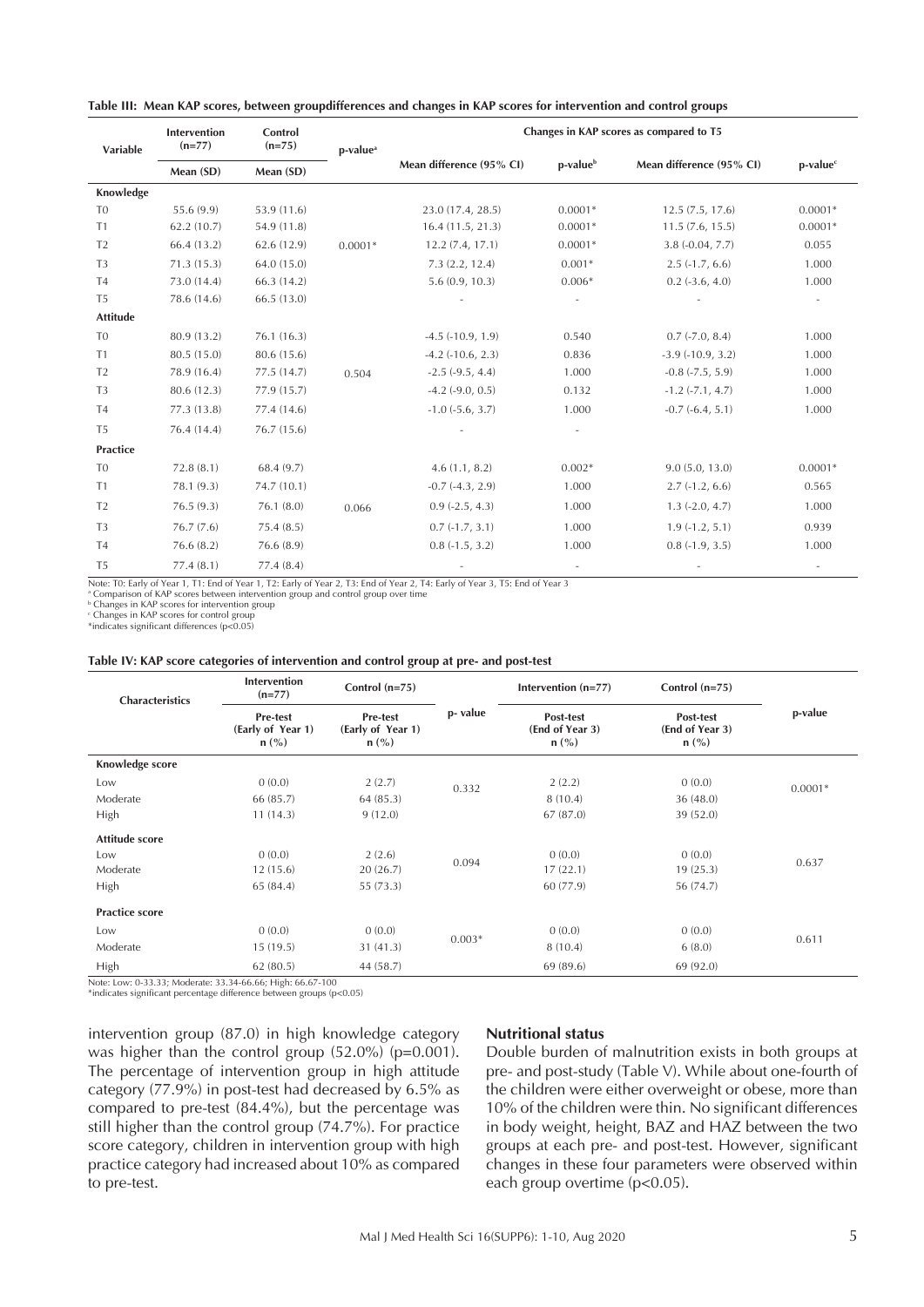**Table V: Nutritional status of children in the intervention and control groups at pre- and post-test**

|                                         |                                                    | Intervention (n=77)                                              | Control $(n=75)$                                                |                                                                  |  |
|-----------------------------------------|----------------------------------------------------|------------------------------------------------------------------|-----------------------------------------------------------------|------------------------------------------------------------------|--|
| <b>Characteristics</b>                  | <b>Pre-test</b><br>(Early of<br>Year 1)<br>$n$ (%) | Post-test<br>(End of<br>Year $3)$<br>$n\left(\frac{9}{6}\right)$ | Pre-test<br>(Early of<br>Year 1)<br>$n\left(\frac{0}{0}\right)$ | Post-test<br>(End of<br>Year $3)$<br>$n\left(\frac{9}{6}\right)$ |  |
|                                         |                                                    |                                                                  | Mean (SD)                                                       |                                                                  |  |
| Weight (kg)                             | 28.7(9.9)                                          | 40.6 $(14.1)^a$                                                  | 29.0(9.3)                                                       | 41.8 (13.5) <sup>a</sup>                                         |  |
| Height (cm)                             | 131.7(6.8)                                         | 145.1 (7.7) <sup>a</sup>                                         | 130.3(6.4)                                                      | $143.9(7.6)^a$                                                   |  |
| Height-for-age<br>z-score (HAZ)         | $-0.02(1.08)$                                      | $-0.15(1.10)^a$                                                  | $-0.24(1.01)$                                                   | $-0.33$ $(1.09)^a$                                               |  |
| <b>BMI-for-age</b><br>z-score (BAZ)     | $-0.44(1.95)$                                      | $0.13(1.80)$ <sup>a</sup>                                        | $-0.02(1.71)$                                                   | $0.52(1.68)$ <sup>a</sup>                                        |  |
|                                         |                                                    | n(%)                                                             |                                                                 |                                                                  |  |
| <b>Stunting</b>                         | 3(3.9)                                             | 2(2.6)                                                           | 2(2.7)                                                          | 4(5.3)                                                           |  |
| Not stunting                            | 74 (96.1)                                          | 75 (97.4)                                                        | 73 (97.3)                                                       | 71 (94.7)                                                        |  |
| <b>Thinness</b>                         | 16(20.8)                                           | 11(14.3)                                                         | 8(10.7)                                                         | 5(6.7)                                                           |  |
| Normal                                  | 40 (51.9)                                          | 41(53.2)                                                         | 47(62.7)                                                        | 37 (49.3)                                                        |  |
| Overweight                              | 10(13.0)                                           | 9(11.7)                                                          | 10(13.3)                                                        | 15(20.0)                                                         |  |
| <b>Obesity</b>                          | 11(14.3)                                           | 16(20.8)                                                         | 10(13.3)                                                        | 18 (24.0)                                                        |  |
| Overweight &<br><b>Obesity</b><br>Note: | 21 (27.3)                                          | 25(32.5)                                                         | 20(26.6)                                                        | 33 (44.0) <sup>b</sup>                                           |  |

a indicates significant mean difference between pre-test and post-test within group (p<0.05) **b** indicates significant percentage difference between pre-test and post-test within group  $(n<0.05)$ 

The prevalence of stunting among the intervention group at post-test was slightly lower by 1.3% as compared to the pre-test. The overall prevalence of stunting was higher by 2.6% at post-test in the control group. The increased prevalence of normal weight (1.3%) and decreased in prevalence of overweight (1.3%) were observed in the intervention group, but not in the control group. While both groups had a lower prevalence of thinness at the post-test, a greater decrease was found in the intervention group (6.5%) than the control group (4.0%). The total numbers of school children with overweight and obesity of both groups were high at the post-test, but the control group (44.0%) showed higher prevalence than the intervention group (32.5%). Although the higher rates of overweight and obesity as reported in the intervention group at the post-test, this difference was not statistically significant (Table V). In contrast, there was a statistically significant increased rate of overweight and obese in control group over time (p<0.05).

## **DISCUSSION**

HKP offers opportunities for school children to be informed about food and nutrition, motivating and empowering them to choose nutrition-related behaviours, which is beneficial to health. The educational package was designed in a way that the modules can be taught by trained teachers, during the Physical Education lesson or co-curriculum session. The educational messages and supportive educational materials can be easily implemented by conducting trainings for teachers. The

whole series of six modules can be concluded that the intervention needs a total of six hours in a year, thus posing a minimal interruption to regular school syllabus.

The changes in nutrition knowledge, attitude and practices (KAP) within the intervention group are among the primary outcome to justify the effectiveness of the HKP. The present study found that there were significant and consistent improvements in terms of nutrition knowledge among school children within the intervention group over time. Besides, the knowledge improvement was greater in the intervention group than those in the control group. The results are consistent with past researches that nutrition education increases the knowledge about nutrition, especially healthy eating habits (18, 22-24). Nutrition knowledge is important as it increases awareness of healthy eating; and in return, encourages them to practice healthy eating such as eating fruits and vegetables (16,17,24).

It was presumed that the increase in nutritional knowledge would positively influence one's attitudes towards healthy eating and active living, which would further lead to healthy practices and behaviours (23,25). However, no significant changes in nutrition attitude was observed within and between the groups in the present study. As compared to adults, children appear to be less concerned about their general health. A lower level of perceived vulnerability on health among children might explain the undifferentiated attitude towards nutrition aspects. Besides, changes in the number of hours for nutrition education programs could impact the overall efficiency of the study. Through multiple nutrition education sessions in a year, changes in students' nutrition knowledge could be observed with at least a minimum of 15 hours/year, but long-term improvement in attitudes and behaviour of the students would require at least 50 hours/year (26, 27). Hence, longer duration of nutrition education is needed to achieve the positive changes in attitude on nutrition. Furthermore, attitude on nutrition may be influenced by other factors. The children understand the importance of healthy eating and the nutritional value of healthy foods, but their attitude towards healthy eating is unenthusiastic; and this could also be due to their food preferences as children tend to dislike the taste of vegetables (23,25).

The children's attitude towards nutrition may be influenced by their motivation to practice a healthy lifestyle (16,23,28) and it was discovered that attitude mediates dietary behaviours (29). This justifies the needs to have the right attitude to enforce a long-term effectiveness in healthy living. Nutrition education should also include the application of appropriate theories to improve the children's motivation in living a healthy life (23). In order to increase interest towards nutrition knowledge and intention to improve eating habits of the students, it is suggested to incorporate fun, interesting and interactive activity-based nutrition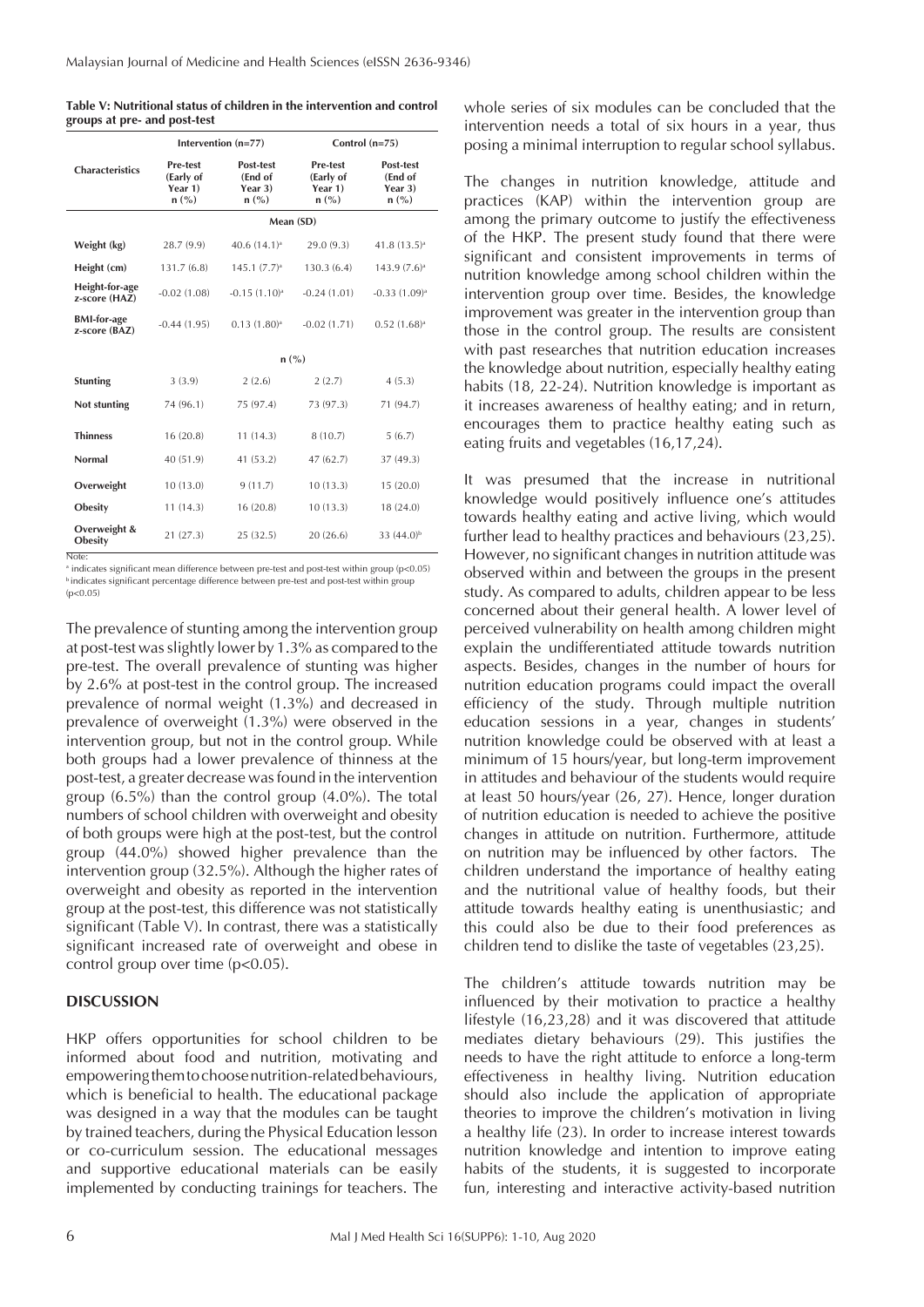education sessions in the nutrition education programs (30-32). It is also important to improve the children's health practices and behaviour to improve their atittudes. van Stralen et al. (29) showed that self-efficacy mediates physical activity and it is important to ensure the children have high self-efficacy to develop healthy behaviours. Furthermore, an intervention to change the environment may be needed to achieve satisfactory changes in health behaviours and the children's school may be the perfect setting for the intervention (7). Another important aspect that may facilitate the behavioural changes of the children is parental involvement and support in nutrition intervention (27, 33-35).

Due to the increased nutritional knowledge, the children could successfully practice good nutrition and healthy lifestyle. HKP is not only concerned about imparting knowledge to the children, but also finding ways to connect with parents of school children with the aim to stimulate their participation in their child learning process throughout the intervention. Sharing of relevant knowledge with parents through leaflet on key learning notes for each session would further encourage home practices. Hence, significant improvement in practice related to nutrition was shown within the intervention group over time. The largest increased in nutrition practice score was reported within the first year of intervention and a slightly downward trend was noted after that. Without any motivation to change, children might fall back to their old habits. Incentives, reinforcement and rewards might be essential to motivate children in healthy practising. Parents are responsible and heavily influence children's healthy behaviour (11,23,36). Exposure to parents' pre-existing healthy practices might enable the children to exhibit similar healthy practice. On the other hand, a healthy school food environment is another component that may impact children's food selection towards healthier foods (37-43). Healthy Canteen Guideline may enable school canteens to serve healthy food choices to help the growth and maintain children's health as well as to reduce risk of diet-related chronic diseases. Food environment especially the canteen may need to be included for future nutrition intervention in ensuring significant improvement in attitude and practices.

Despite lower rates of overweight and obesity were reported in the intervention group (32.5%) than the control group (44.0%), the positive impact on anthropometric changes in this intervention was not obvious. Follow-up for anthropometry assessment with children post-intervention might be needed to determine the sustainability and likelihood of long-term impact of this intervention. Application of other indicators such as waist circumference and body composition may help to improve the interpretation of intervention effectiveness. Other health-related outcomes such as improved fitness should be taken into account in evaluating the intervention program in these growing children.

In the present study, the KAP data were self-reported by the children, which may be considered as one of the limitations. Self-assessment responses in dietary and nutrition research are prone to social desirability, whereby the respondents tend to respond in a certain way in order to prevent criticism (44). Children may overestimate their self-reported activity and underestimate sweetened beverage intake (45). This could affect the effectiveness of the intervention program and measures to control social deriablity bias should be taken into consideration in future research (44). It was also reported that the accuracy of assessment reduces when the children are unmotivated to complete the questionnaire (46). Nonetheless, self-reported KAP questionnaire is one the most common instruments used in determining the effectiveness of nutrition education intervention. Besides children, future research may consider assessment through the teachers, parents and even their peers and observations.

The recruitment and maintaining eligible children within the duration of the study were major challenges in any of the longitudinal studies. Attrition was well recognised as a common problem in long-term dietary interventions (47). Hence, the research team had expected a higher percentage of discontinued participation and attrition for this 3-year intervention study as compared to other similar studies with shorter study duration. The drop-out rate increased from 8.0% to 36.8% over the three years due to some schools discontinued their approval for the intervention sessions to be conducted during the teaching and learning period. The sessions were conducted during the co-curriculum sessions or weekend, and had resulted in the poor attendance as children may have to rely on their transport arrangement availability and timing. In addition, there were a total of 27 children (13.0%) from the intervention group and 19 children (10.6%) from the control group who had transferred to other classes and schools over the past three years; hence, further contributed to the drop out in the current study. Even though this posed a challenge to the study, this may also be the strength as there were not many longitudinal intervention studies in Malaysia conducted as long as three years period. Future studies may need to explore ways to sustain the interests and supports of schools and students to be involved in longitudinal intervention studies.

## **CONCLUSION**

In the present study, a nutrition education package was developed and evaluated. The encouraging results obtained from this study show that the intervention group did benefit from the HKP conducted over three years. The current findings demonstrated that the HKP was effective in imparting nutrition knowledge to school children without a formal change to the school curriculum. Therefore, it is expected that the educational package can be used by the Ministry of Education to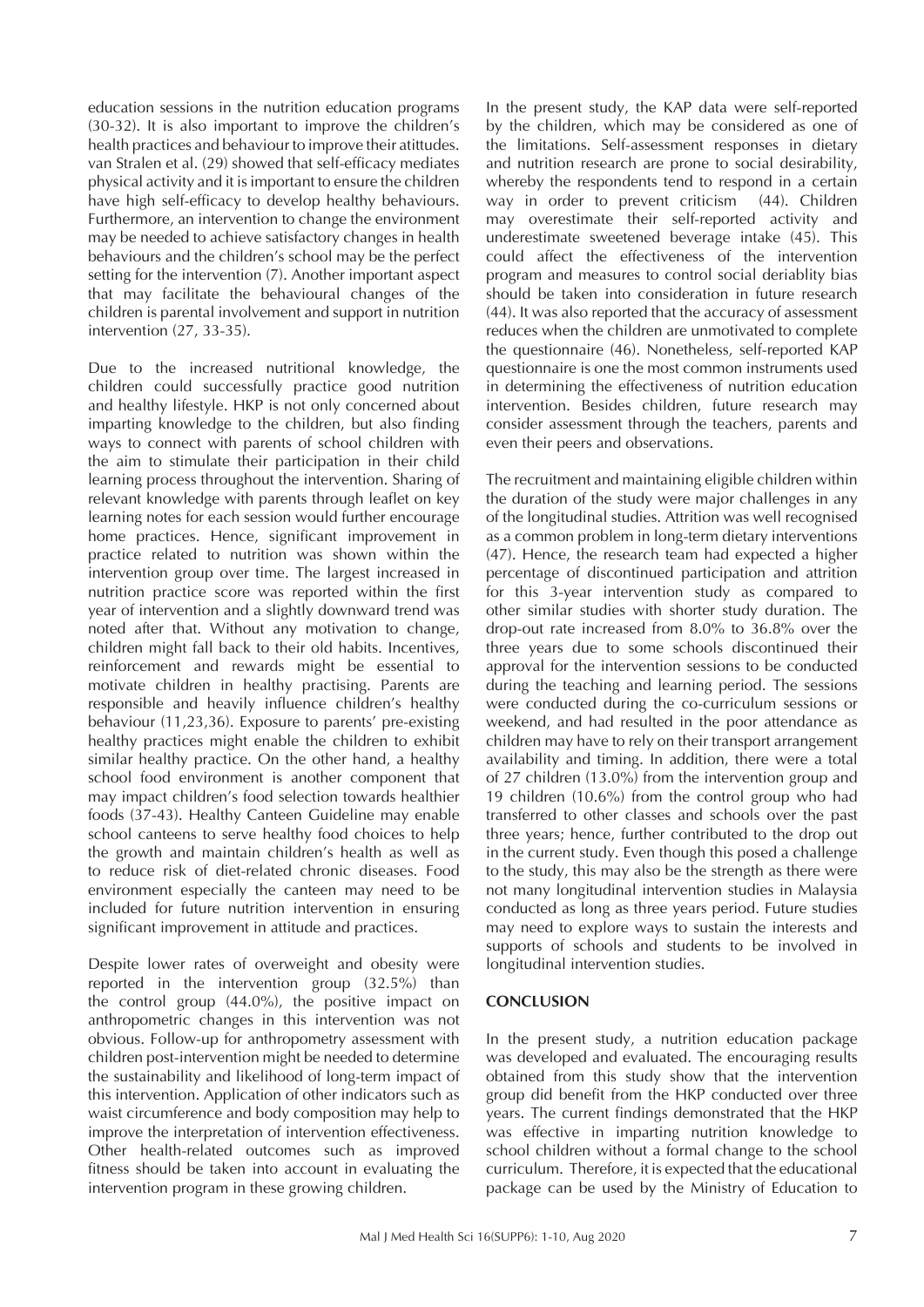improve the nutrition knowledge and nutritional status of Malaysian school children. It is suggested that the schools incorporate the HKP among school children as one of the key school activities. They are encouraged to work together with local nutritionists to implement the educational programme. Continuous monitoring of students' body weight status by nutritionists and school teachers are also important in order to enable early detection of underweight or overweight problem and carry out timely intervention. By systematically implementing the programme in schools throughout the country, it is envisaged that it will contribute towards inculcating healthy eating and active lifestyle habits among Malaysian children. In cognisance of the prevailing of overweight and obesity and the persistence of under nutrition among Malaysian schools' children, it is imperative that nutrition education be urgently implemented.

## **ACKNOWLEDGEMENTS**

We would like to extend our gratitude to the children for their participation in this study and the schools for their cooperation. We would like to place on record our appreciation to Nestle Malaysia Berhad for funding this study. The authors also acknowledge the secretariat services rendered by Versacomm Sdn Bhd, particularly Ms Muhaini Hussin in assisting the Nutrition Society of Malaysia in planning and implementation of the Healthy Kids Programme in Malaysia.

## **REFERENCES**

- 1. World Health Organization WHO. Diet, Nutrition and the Prevention of Chronic Disease, WHO Technical Report Series 916. Geneva. 2003.
- 2. World Health Organization WHO. World Health Publication: UNICEF/WHO/The World Bank Group Joint child malnutrition estimates – levels and trends in child malnutrition, key findings of the 2018 edition. [cited on 18 June 2018]. Available from: www.who.int/nutrition/publications/ undernutrition/en/
- 3. de Onis M, Onyango AW, Borghi E, Siyam A, Nishida C, Siekmann J. Development of a WHO growth reference for school-aged children and adolescents. Bull WHO. 2007; 85(9):660-667.
- 4. Institute for Public Health. National Health and Morbidity Survey 2017 (NHMS 2017) Adolescent Nutrition Survey. Ministry of Health Malaysia. 2017.
- 5. World Health Organization WHO. Report of the Comission on Ending Childhood Obesity. Geneva. 2016
- 6. Langford R, Bonell C, Jones H, Pouliou T, Murphy S, Waters E, Komro K, Gibbs L, Magnus D, Campbell R. The World Health Organization's Health Promoting Schools framework: a Cochrane systematic review and meta-analysis. BMC Public

Health. 2015;15(1):130.

- 7. Sharma M. International school-based interventions for preventing obesity in children. Obes Rev. 2006;8:155-167.
- 8. Nor Baizura MY, Zalilah MS, Ting TH, Abd Talib R, Spurrier N. The effectiveness of a stage-based lifestyle modification intervention for obese children. BMC Public Health. 2018;18(1):299.
- 9. Gunasekaran DD, Sharif R, Poh BK, Abd Talib R, Safii NS, Ahmad M. Juara Sihat: Study Design of a School-based Childhood Obesity Nutrition Education Programme in Kuala Lumpur, Malaysia. Jurnal Sains Kesihatan Malaysia. 2018;16.119- 127.
- 10. Dorado J, Azana G, Viajar R, Capanzana M. Improving nutrition knowledge, attitude and behavior of selected Filipino schoolchildren in the Healthy Kids Program. J Nutr Educ Behav. 2015;47(S4):S6-S7.
- 11. Doak CM, Visscher TLS, Renders CM, Seidell JC. The prevention of overweight and obesity in children and adolescents: a review of interventions and programmes. Obes Rev. 2006;7(1):111-136.
- 12. Sbruzzi G, Eibel B, Barbiero SM, Petkowicz RO, Ribeiro RA, Cesa CC, Martins CC, Marobin R, Schaan CW, Souza WB, Scchaan BD, Pellanda LC. Educational interventions in childhood obesity: a systematic review with meta-analysis of randomized clinical trials. Prev Med. 2013;56(5): 254-264.
- 13. Sharifah WW, Ruzita AT, Nur HH, McColl JH, Rajikan R, Ng LO, Ramli AH, Reilly JJ. Randomized controlled trial of a good practice approach to treatment of childhood obesity in Malaysia: Malaysian Childhood Obesity Treatment Trial (MASCOT). Int J Pediatr Obes. 2011b;6:e62–e69.
- 14. Silveira JA, Taddei JA, Guerra PH, Nobre MR. Effectiveness of school-based nutrition education interventions to prevent and reduce excessive weight gain in children and adolescents: a systematic review. J Pediatr. 2011;87(5):382-392.
- 15. Koo HC, Poh BK, Abd Talib R. The GReat-Child Trial: A Quasi-Experimental Intervention on Whole Grains with Healthy Balanced Diet to Manage Childhood Obesity in Kuala Lumpur, Malaysia. Nutrients. 2018;10(2),156.
- 16. Jones M, Pitt H, Oxford L, Bray I, Kimberlee R, Orme J. Association between Food for Life, a whole setting healthy and sustainable food programme, and primary school children's consumption of fruit and vegetables: a cross-sectional study in England. Int J Environ Res Public Health. 2017;14(6):639.
- 17. Aarestrup AK, Jurgensen TS, Jurgensen SE, Hoelscher D. Implementation of strategies to increase adolescents' access to fruit and vegetables at school: process evaluation findings from the Boost study. BMC Public Health. 2015;15(1):86.
- 18. Dudley DA, CottonWG, Peralta LR. Teaching approaches and strategies that promote healthy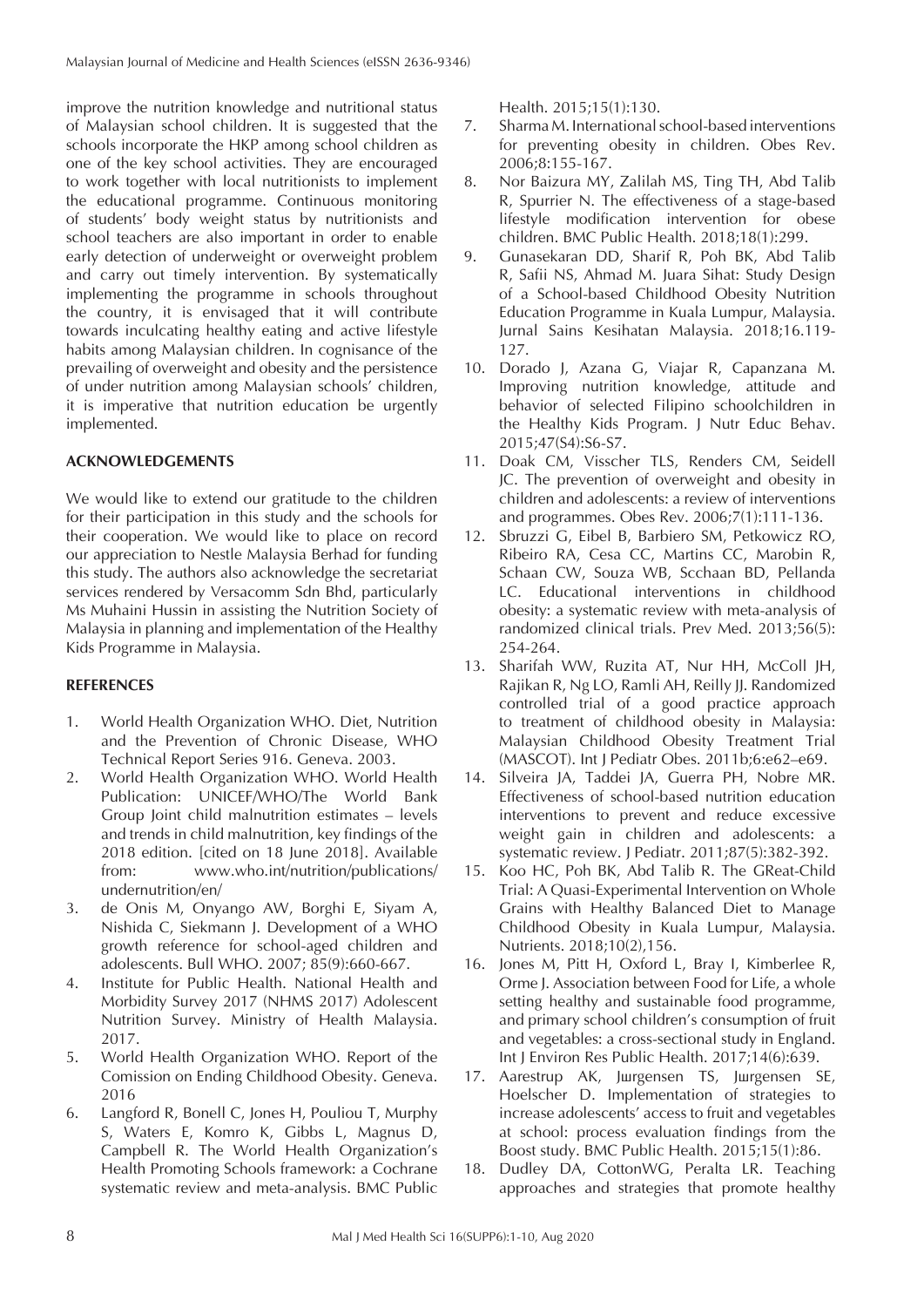eating in primary school children: a systematic review and meta-analysis. Int J Behav Nutr Phys Act. 2015;12(28). doi: 10.1186/s12966-015-0182- 8.

- 19. Sharifah WW, Nur Hana H, Ruzita AT, Roslee R, Reilly JJ. The Malaysian Childhood Obesity Treatment Trial (MASCOT). Mal J Nutr. 2011a;17(2):229-236.
- 20. Ruzita AT, Wan Azdie MAB, Ismail MN. The effectiveness of nutrition education programme for primary school children. Mal J Nutr. 2007;13(1):45- 54.
- 21. World Health Organization WHO. WHO AnthroPlus for personal computers manual: Software for assesing growth of the world's children and adolescents. Geneva. 2009.
- 22. Meyer PA, Yoon PW, Kaufmann RB. Introduction: CDC Health Disparities and Inequalities Report-United States. MMWR supplements. 2013;62(3),3- 5.
- 23. Lin W, Yang H, Hang C, Pan W. Nutrition knowledge, attitude, and behavior of Taiwanese elementary school children. Asia Pac J Clin Nutr. 2007;16(S2):534-546.
- 24. Wardle J, Parmenter K, Waller J. Nutrition knowledge and food intake. Appetite. 2000;34(3):269-275.
- 25. Makeeva A. What can be changed by nutrition education? Evaluation of the educational influence on children's behaviour and nutritional knowledge. Educ Health. 2015;33(1):14-19.
- 26. Contento IR, Balch GI, Bronner YL. Nutrition education for school-aged children. J Nutr Educ. 1995;27(6):298–311.
- 27. Briggs M, Fleischhacker S, Mueller CG. Position of the American Dietetic Association, School Nutrition Association, and Society for Nutrition Education: Comprehensive school nutrition services. J Nutr Educ Behav. 2010;42:360-371.
- 28. Sabramani V, Idayu Badila I, Rosnah S, Zaleha MdI, Saidatul NB, Hasanain FG. Managing obesity in Malaysian schools: Are we doing the right strategies? Mal J Public Health Med. 2015;15  $(2)$ ,  $75 - 83$ .
- 29. van Stralen MM, Yildirim M, te Velde SJ, Brug J, van Mechelen W, Chinapaw MJ. What works in schoolbased energy balance behaviour interventions and what does not: A systematic review of mediating mechanisms. Int J Obes. 2011;35(10):1251-1265.
- 30. Birnbaum AS, Lytle LA, Story M, Perry CL, Murray DM. Are differences in exposure to a multicomponent school-based intervention associated with varying dietary outcomes in adolescents? Health Educ Behav. 2002;29:427- 443.
- 31. Davis M, Baranowski T, Resnicow K, Baranowski J, Doyle C, Smith M, Wang DT, Yaroch A, Hebert D. Gimme 5 fruit and vegetables for fun and health: process evaluation. Health Educ Behav. 2000;27(2):167-176.
- 32. Sharifah Intan Zainun SI, Chin YS, Mohd Nasir MT, Zalilah MS. School-based intervention to prevent overweight and disordered eating in secondary school Malaysian adolescents: a study protocol. BMC Public Health. 2016;16(1),1101.
- 33. Olsho LE, Klerman JA, Ritchie L, Wakimoto P, Webb KL, Bartlett S. Increasing child fruit and vegetable intake: findings from the US Department of Agriculture Fresh Fruit and Vegetable Program. J Acad Nutr Diet. 2015;115(8):1283-1290.
- 34. Bartlett S, Olsho L, Klerman J, Lawrence K, Blockin M, Connor P, Ritchie L, Webb K. Evaluation of the fresh fruit and vegetable program (FFVP): final evaluation report. US Department of Agriculture, Food and Nutrition Service. 2013.
- 35. Cohen JF, Kraak VI, Choumenkovitch SF, Hyatt RR, Economos CD. The CHANGE study: a healthylifestyles intervention to improve rural children's diet quality. J Acad Nutr Diet. 2014;114(1):48-53.
- 36. Morgan PJ, Lubans DR, Callister R, Okely AD, Burrows TL, Fletcher R, Collins CE. The 'Healthy Dads, Healthy Kids' randomized controlled trial: efficacy of a healthy lifestyle program for overweight fathers and their children. Int J Obes. 2011;35(3):436.
- 37. Micha R, Karageorgou D, Bakogianni I, Tricia E, Whitsel LP, Story M, Penalvo JL, Mozaffarian D. Effectiveness of school food environment policies on children's dietary behaviors: A systematic review and meta-analysis. PloS One. 2018;13(3): e0194555.
- 38. Lucas PJ, Patterson E, Sacks G, Billich N, Evans CEL. Preschool and School Meal Policies: An Overview of What We Know about Regulation, Implementation, and Impact on Diet in the UK, Sweden, and Australia. Nutrients. 2017;9(7):736.
- 39. Nathan N, Yoong SL, Sutherland R, Reilly K, Delaney T, Janssen L, Robertson K, Reynolds R, Chai LK, Lecathelinais C, Wiggers J, Wolfenden L. Effectiveness of a multicomponent intervention to enhance implementation of a healthy canteen policy in Australian primary schools: a randomised controlled trial. Int J Behav Nutr Phys Act. 2016;13(1),106.
- 40. Watts AW, Masse LC, Naylor PJ. Changes to the school food and physical activity environment after guideline implementation in British Columbia, Canada. Int J Behav Nutr Phys Act. 2014;11(1):50.
- 41. Mensink F, Schwinghammer SA, Smeets A. The Healthy School Canteen Programme: A promising intervention to make the school food environment healthier. J Environ Public Health. 2014. doi:10.1155/2012/415746.
- 42. Miyoshi M, Nobuyo TK, Nobuo N. School-based "Shokuiku" program in Japan: application to nutrition education in Asian Countries. Asia Pac J. Clin Nutr. 2012;21(1):159-162.
- 43. Arsenault JE, Mora-Plazas M, Forero Y, Lopez-Arana S, Marin C, Baylin A, Villamor E. Provision